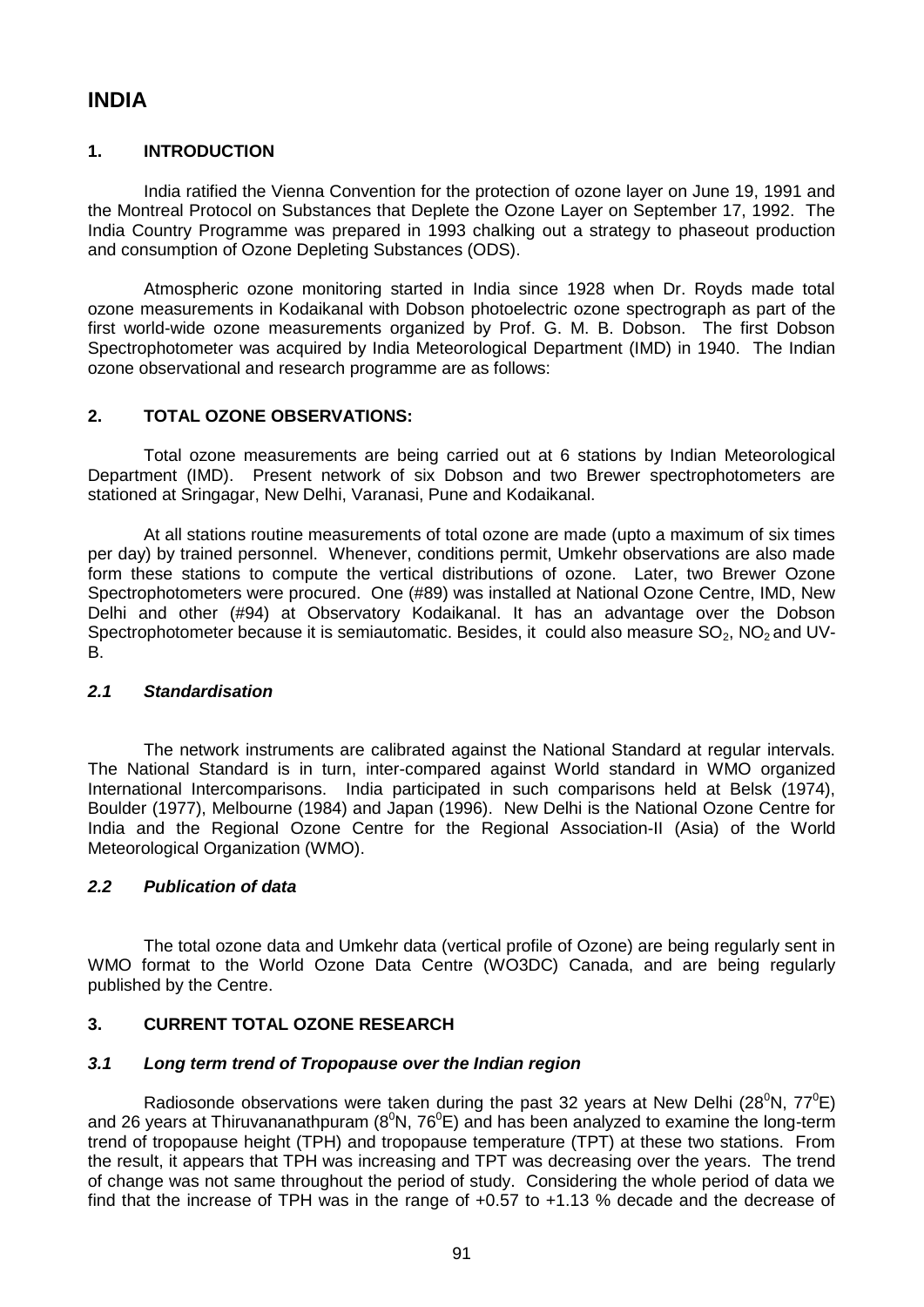TPT was in the range of –0.53 to –0.94 % decade. Qualitatively this was explainable with the decreasing trend of ozone in the stratosphere. Results of analysis shows that long-term change in the tropopause characteristics is taking place over the India region. This change is not unidirectional throughout the period of study.

## *3.2 Ozone concentrations over India*

Ozone observations were taken during the past several years by Dobson Spectorphotometers at Delhi, Varanasi, Pune and Kodaikanal have been analyzed to examine its long-term trend over Indian stations. An increasing trend of total ozone over the yeas has been noticed at all the places, except at Varanasi, where a decreasing trend has been found. The cause of these trends could be attributed, partly, to the trends of ozone in the troposphere. The results also indicate that there are certain changes in ozone levels at the Indian stations. These changes are less apparent in the long-term trend analysis of total ozone data, as the increase in tropospheric ozone has a compensating effect to the decrease in ozone at stratospheric levels.

## **4. VERTICAL OZONE DISTRIBUTION**

The development of an Indian ozonesonde was taken up in 1963. The first successful sounding was carried out in September, 1964. The sondes were subsequently intercompared in WMO/IO3C comparison held in West Germany in 1970 and 1980; in 1991 (Canada) and 1996(Germany). Since early 1970 fortnightly soundings are attempted at New Delhi, Pune, Thiruvanathapuram, Dakshin Gangotri and Maitri (Antarctica).

## *4.1 Current vertical Ozone Distribution Research:*

*4.1.1 Vertical distribution of ozone over the Indian Ocean (15<sup>0</sup> N-20<sup>0</sup>S) during Second Field Phase INDOEX-1999.*

The vertical distribution of ozone over the Indian Ocean was measured during the second field phase (FFP) of Indian Ocean experiment from  $15^{\circ}$ N to  $20^{\circ}$ S in February/March 1999. A pocket of low ozone (~10 ppbv) was observed near the surface in addition to high ozone concentration observed at 8-12 km within the region of  $5-15^{\circ}$ S during both INDOEX FFP-98 and INDOEX IFP-99. However, the north-south gradient in ozone concentration and the layered structure at 5-8 km as observed in INDOEX FEP-98 are not prominent during INDOEX IFP-99.

East-west cross-section of ozone concentration in the troposphere along  $20^{\circ}$ S and  $15^{\circ}$ N may be characterized as the background value of pristine and continental air on the northern and southern side of the equator, respectively. Through back trajectory analysis indicates that flow of air masses is mostly form the Indian subcontinent as well as south-east Asian region, it is difficult to distinguish the degree of relative contribution of continental flow to ozone concentration over the Indian Ocean. The comparison between marine and continental ozone profiles suggests that the northern side of the Inter Tropical Convergence Zone (ITCZ) resembles the continental profiles as observed over the Indian subcontinent and African region, rather than east Asian region.

## **5. ALLIED PROGRAMME**

Indian Middle Atmospheric Programme (IMAP), operating since 1982, has provided an umbrella for integrating all Indian efforts on ozone research. Rocket Programmes in collaboration with ex-USSR were stepped up during this period with payloads from physical Research Laboratory, Ahmedabad and the National Physical Laboratory at Delhi launched at Tumba. These, along with balloon and ground based measurements, have well characterized the ozonesphere over India.

Indo-Russian collaborative programme on variations in ozone and aerosol content in tropics/extratropical troposphere and stratosphere are being studied.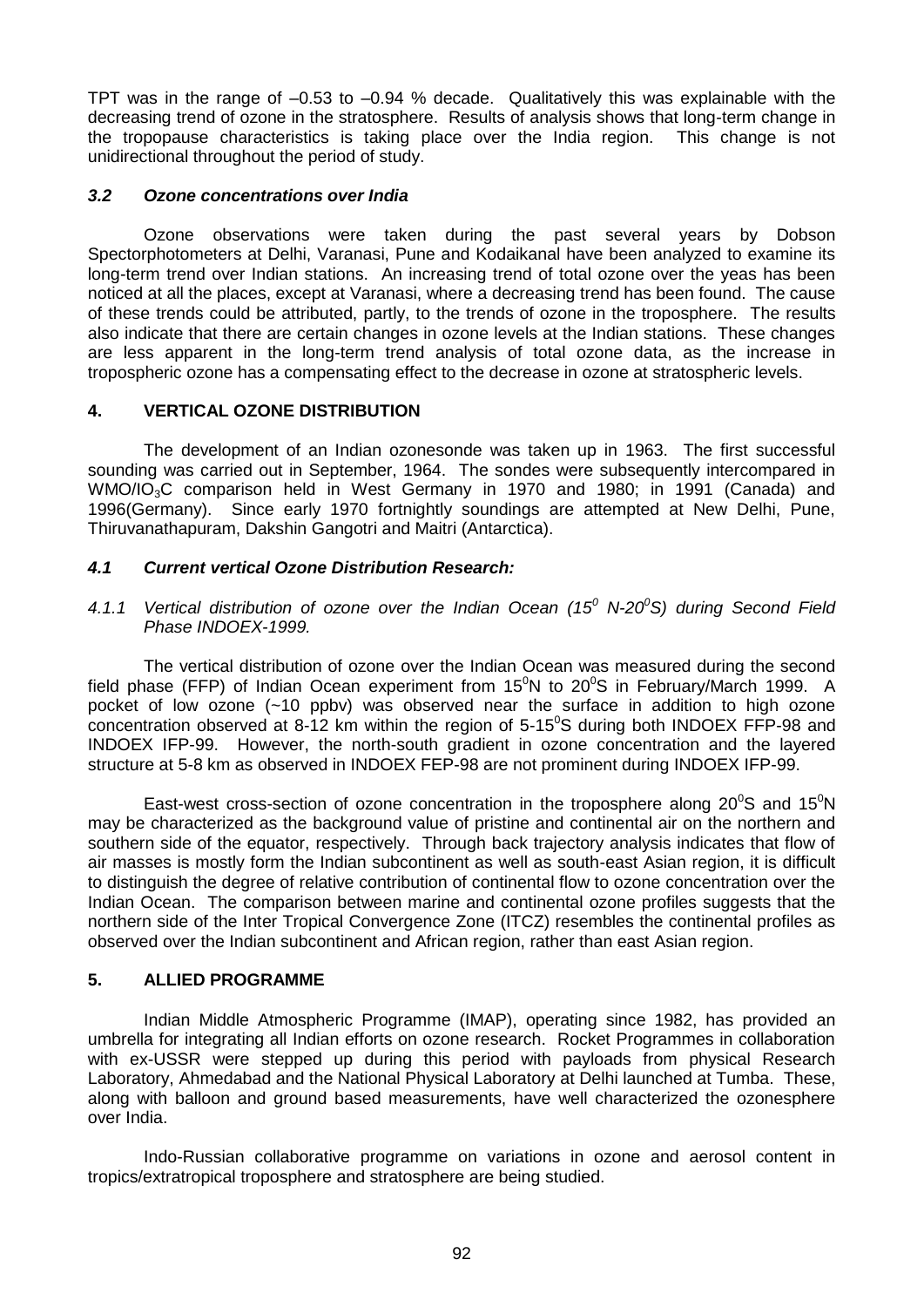## *5.1 The Laser Hetrodyn System (LHS) and mm wave radiometer:*

This system monitors the 10 micron ozone line in absorption mode against the Sun. The mm wave radiometer observes the 101 GHz ozone line in emission mode. This instrument has the advantage over LHS that it can be operated round the clock under all weather conditions as it does not require direct sun light. The line profiles in both the experiments are inverted to obtain the Ozone height distribution. The ozone height profiles over Delhi and Maitri have been generated for a limited period using these techniques.

## **6. SURFACE OZONE MEASUREMENTS**

During the 70s, the electrochemical surface ozone measurement system was successfully developed. The system is successfully operating at New Delhi, Pune, Kodaikanal, Thiruvanathapruam, Nagpur, Srinagar, Dakshin Gangotri and Maitri.

#### **7. UV-B MEASUREMENTS**

Regular measurement of UV-B radiation by filter photometer were started in 1979 at Physical Research Laboratory, New Delhi. At present under Indian Middle Atmospheric Programme (IMAP) a chain of 7 stations have been established for routine measurement of global UV-B radiation at 280, 290, 300 and 310nm using narrow band interference filters at Shillong (IMD), Jodhpur (IMD), Pune University, Waltair Andhra University, Mysore University and Trivandrum (CESS).

#### *7.1 UV- Biometer*

The measurement of Minimum Erythermal dose in the UV-B range started at Delhi in 1995 January and is continuing.

#### *7.2 UV Spectroradiometer*

The spectral measurements in the UV-B range at  $\frac{1}{2}$  nm interval started in 1989 and is continuing. The UV network is likely to expand and coordinated with international programme.

#### **8. INDIAN OZONE PROGRAMME OVER ANTARCTICA**

Considering the importance of ozone measurements over Antarctica, an International Ozone Campaign had been organized during 1987. India participated in campaign and had set up observational facilities at Dakshin Gangotri (DG) (70 $^0$ .75 S, 11 $^0$ .75E) during the summer and winter expeditions of 1987. The programme started with UV-B radiation measurements and later on more sophisticated instrument like Laser Hetrodyne System (LHS) and Millimeter Wave radiometer were introduced. Regular ozone soundings from Maitri (Antarctica) (70 $^{\circ}$  46'S, 11 $^{\circ}$  45'E) are carried out with the Indian electrochemical ozone sonde.

The spectral measurement of UV-B started in 1987 and is continuing. Minimum Ecothermal dose measurement also started in 1993 to study the effect of vertical ozone profile. The National Physical Laboratory has established a millimeter-ground base instrument at Maitri, Antarctica for continuous ozone observation during the year under all weather condition.

#### **9. MEASUREMENT OF MINOR CONSTITUENTS**

Various greenhouse molecules such as Carbon Dioxide (CO<sub>2</sub>), Methane (CH<sub>4</sub>), Nitrus Oxide  $(NO_x)$  have also been measured regularly at National Physical Laboratory, New Delhi, Physical Research Laboratory, Ahmedabad and Banaras Hindu University, Varanasi.